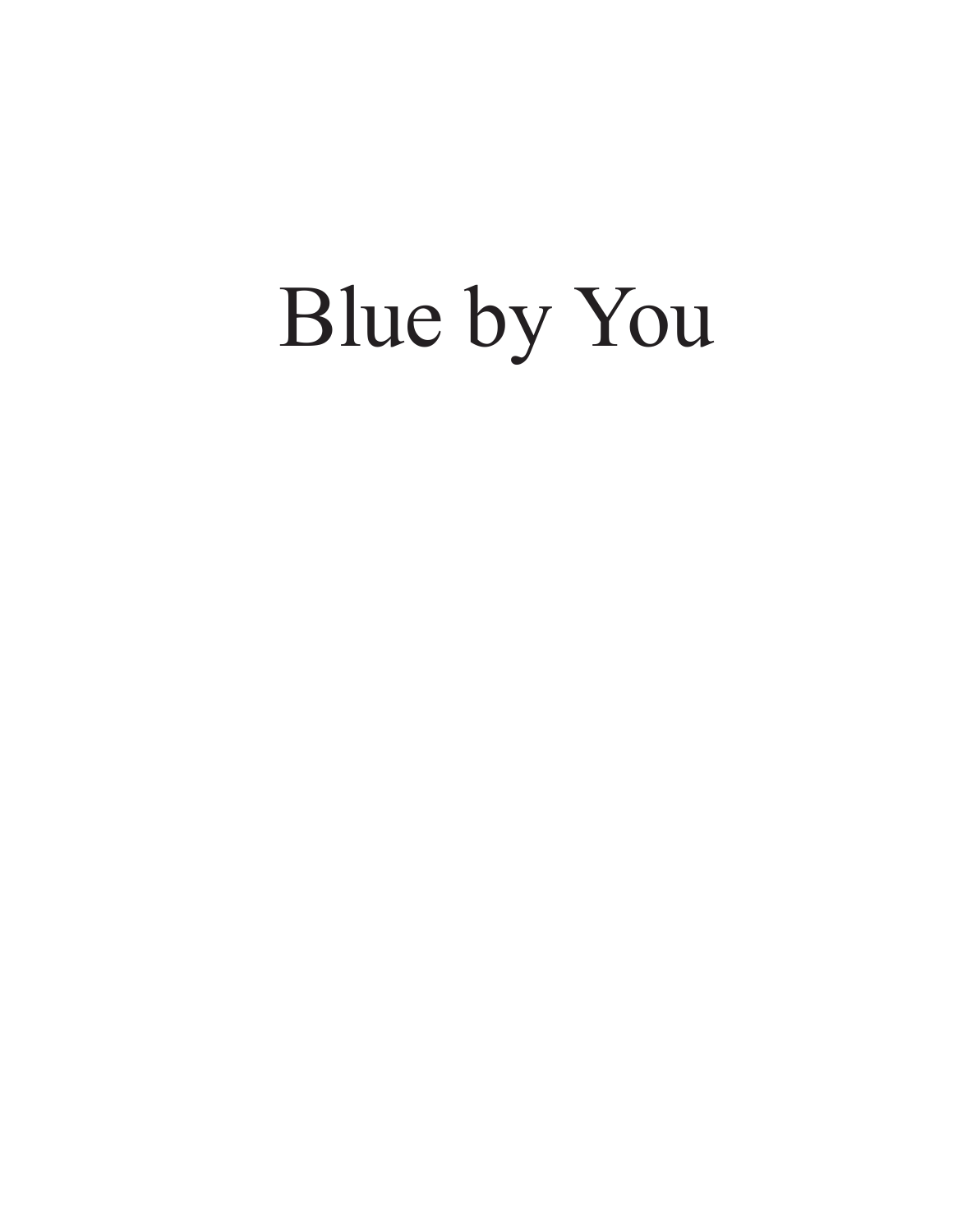Also By Larry B. Gildersleeve www.larrygildersleeve.com

The Girl on the Bench Follow Your Dreams Dancing Alone Without Music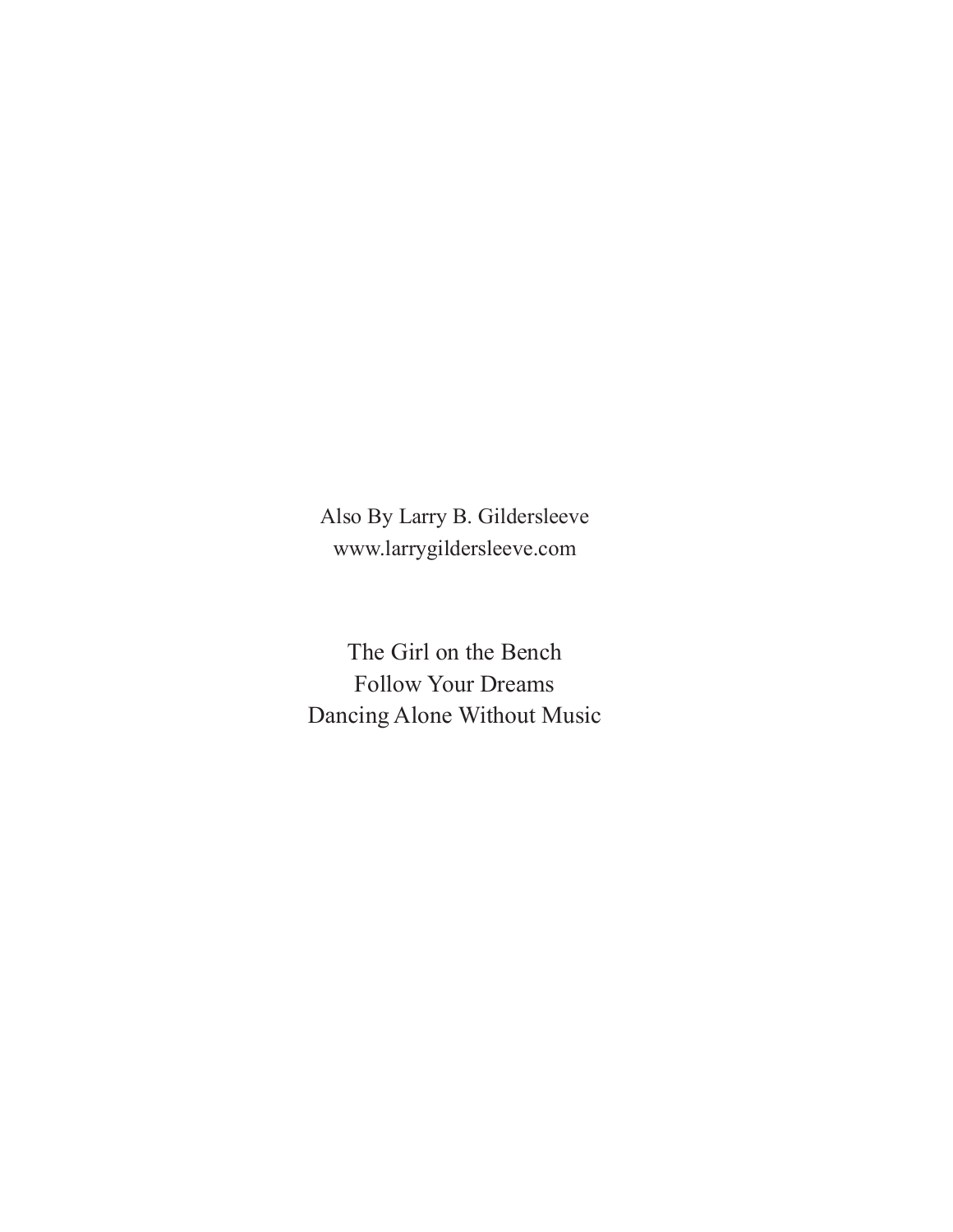## Blue by You

Larry B. Gildersleeve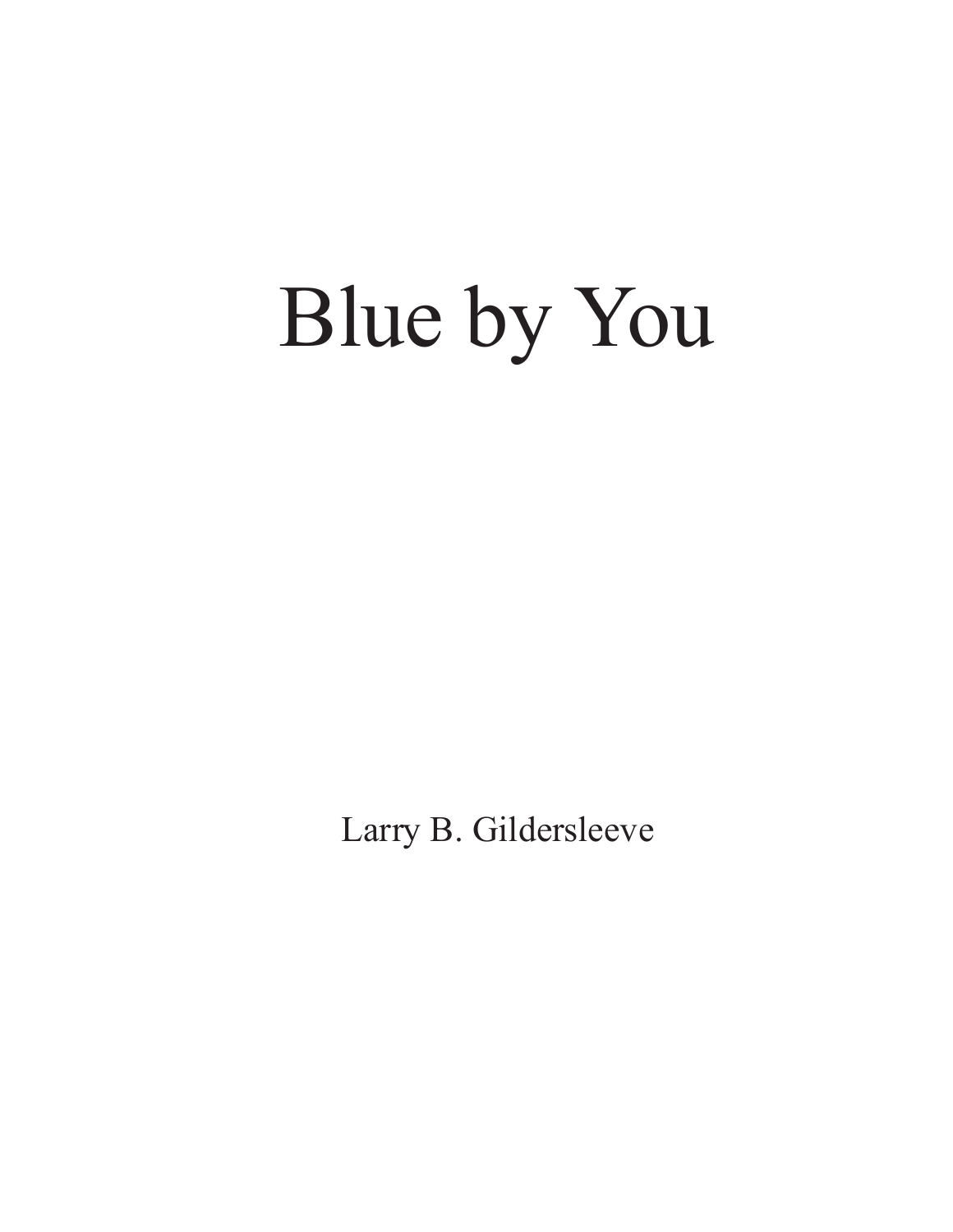## Blue by You. Copyright © 2022 by Larry B. Gildersleeve

Paperback ISBN: 978-0-9973700-4-1 Hardcover ISBN: 978-0-9973700-5-8 eBook ISBN: 978-0-9973700-6-5

All rights reserved. No part of this publication may be reproduced, stored in a retrieval system, or transmitted in any form by any means, electronic, mechanical, recording or otherwise, without the prior written permission of the author. **Blue by You. Copyright** © 2022 by Larry B. Gildersleeve<br>Paperback ISBN: 978-0-9973700-4-1<br>Hardcover ISBN: 978-0-9973700-6-5<br>eBook ISBN: 978-0-9973700-6-5<br>All rights reserved. No part of this publication may be reproduced, **Blue by You. Copyright** © 2022 **by Larry B. Gildersleeve**<br>Paperback ISBN: 978-0-9973700-4-1<br>Hardcover ISBN: 978-0-9973700-5-8<br>eBook ISBN: 978-0-9973700-6-5<br>All rights reserved. No part of this publication may be reproduce

Published by BookLocker.com, Inc., Trenton, Georgia

Printed on acid-free paper.

resemblance to actual persons, living or dead, businesses, companies, events or locales is entirely coincidental.

BookLocker.com, Inc.<br>2022 2022

First Edition

Library of Congress Cataloguing in Publication Data Gildersleeve, Larry B. Blue by You Larry B. Gildersleeve Library of Congress Control Number: 2021924789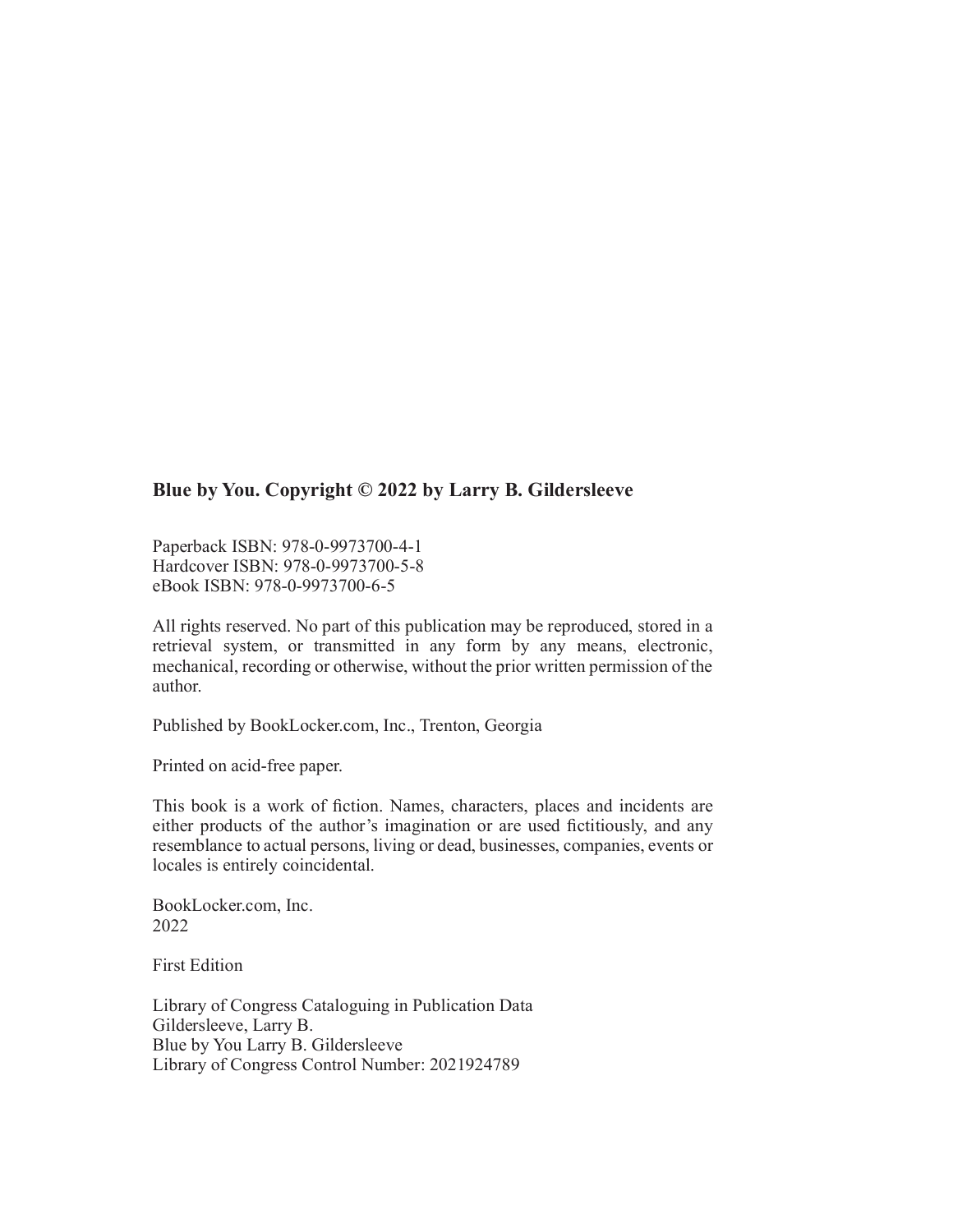to Kathleen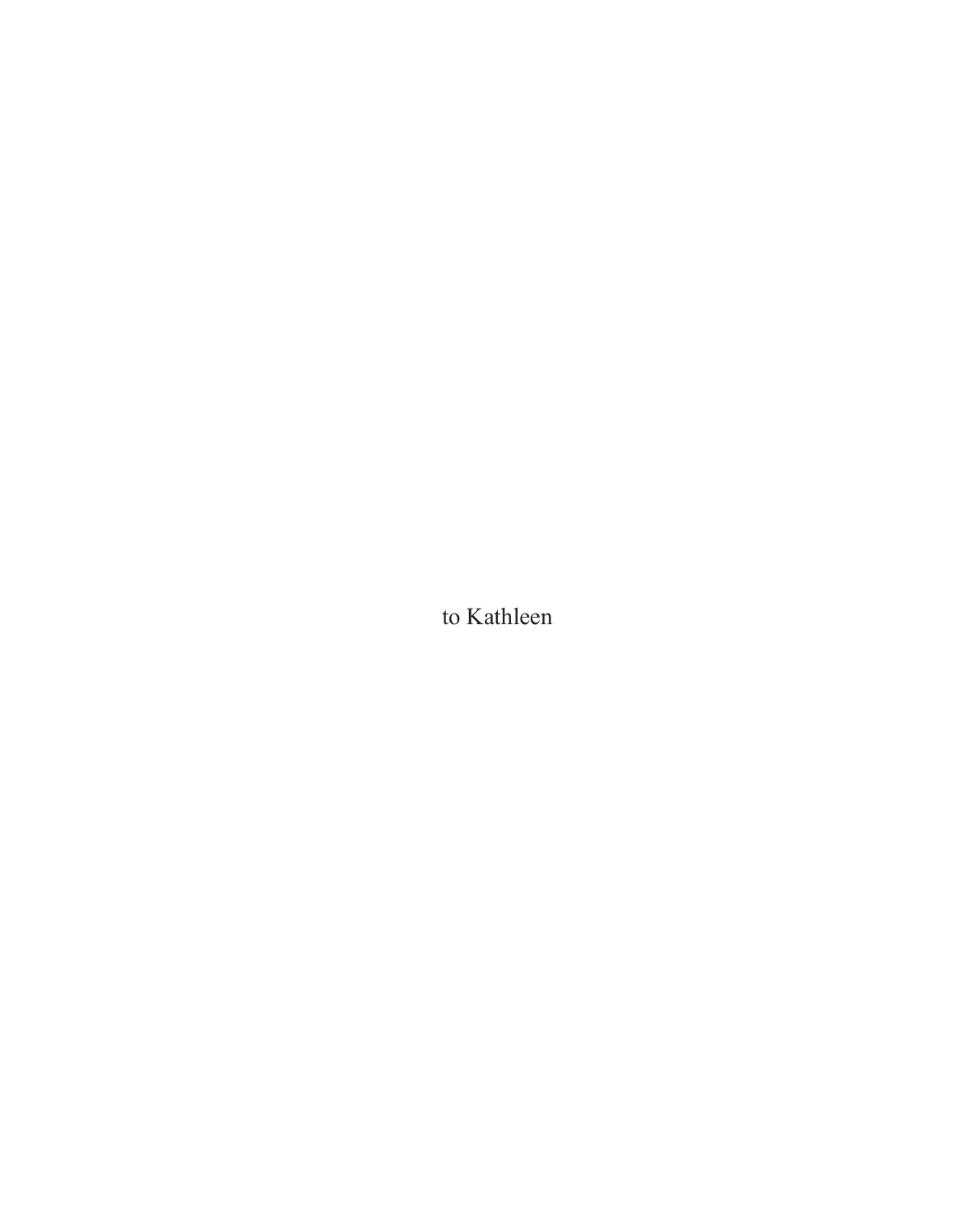

hen cancer claimed his young wife, a woman he'd According to the control of the control of the control of the control of the control of the control of the colorado leaving behind his law practice and everything else<br>earling. He convinced himself there were no donation's capital for the remoteness of the Colorado mountains, leaving behind his law practice and everything else that held meaning. He convinced himself there were no doovers in life, no second chances masquerading as firsts. Nothing left worth living for except his dog Blue.

Then a woman from Nashville swept into his mountain exile for seven extraordinary days and left him a changed man. Decades later and a thousand miles away, a chance encounter reunited them, yet Paula had no memory of him or their previous time together. Daniel fell in love with the same woman twice, a stranger to her both times. A new beginning, but would it end differently?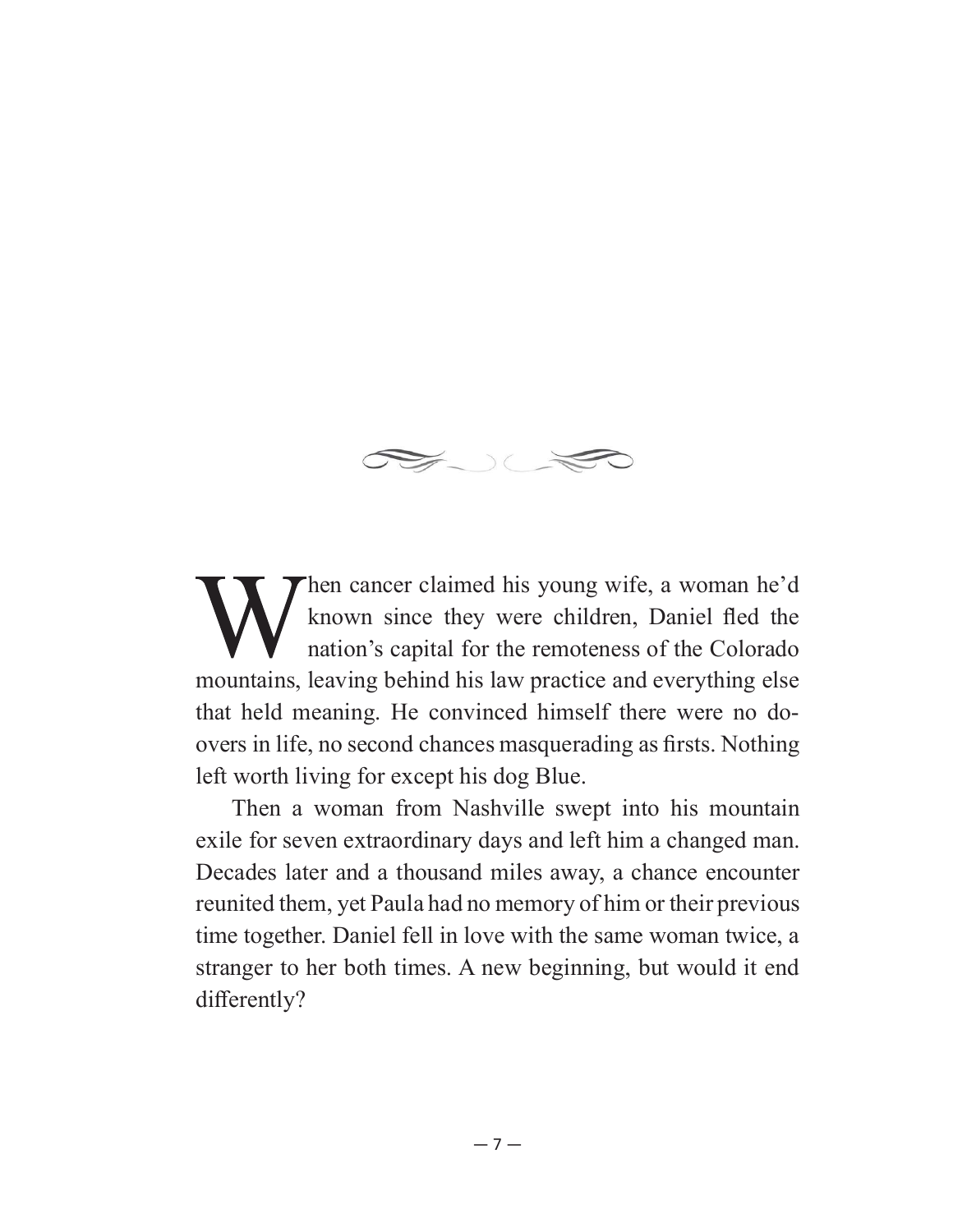

December 4th, 1998 Tuesday, Day One

'm lost." A woman in her late-thirties, tall and slender, flowing auburn hair bouncing o൵ her shoulders, strode confidently up a stone walkway toward a large, two-story log cabin home. It was tucked away at a hillside crevice yet plainly visible from the gravel road where the dust kicked up by her late-model European roadster began settling back down. A man relaxing on the porch touched the head of a pure-bred Australian Shepard at his side as he rose from a sturdy wooden rocking chair.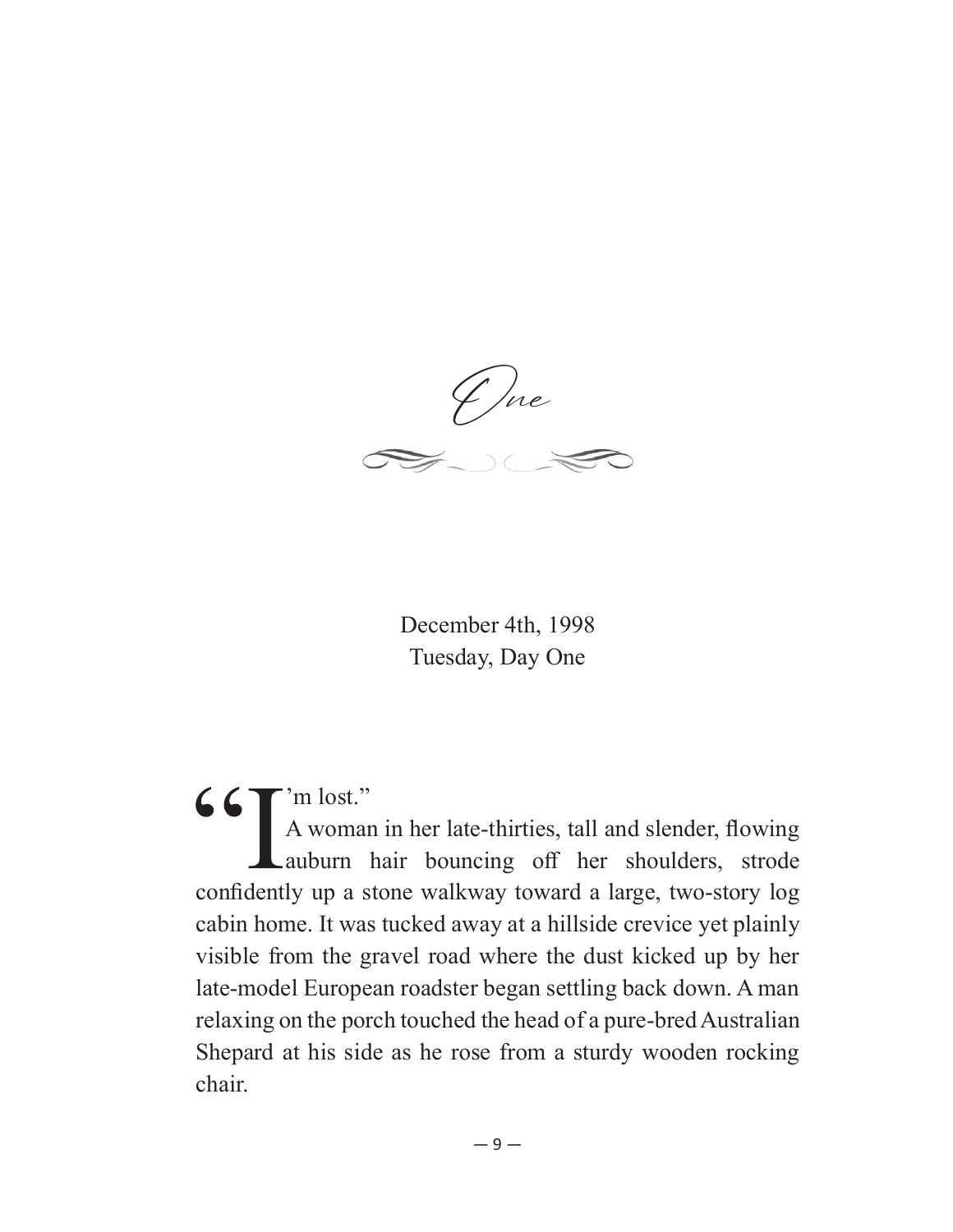"Perhaps we can help."

He started down to meet her at the edge of the walkway. She waved him off and he stepped back to watch her effortlessly climb the six wide steps with no hand railing. Had she been shoeless, as he was in heavy wool socks, they'd be about the same height. Her fashionable stilts, better suited for cocktail parties back home in Nashville than outdoors in nowhere Colorado, gave her the advantage. If the difference troubled him, it didn't show. He held her confident handshake a second or two longer than perhaps he should. If it troubled her, it didn't show.

"I'm Daniel. This is Blue."

Blue continued to wag his tail as he had the moment he saw her approaching.

She hesitated a moment, as if trying to remember her name. "Paula," she said, slowly. Then with greater assurance, "Paula Chandler," adding, "what a beautiful dog."

Tiny freckles dotted her flawless complexion, the rest of her hidden beneath a white turtleneck sweater, unbuttoned brown cashmere coat and cream-colored slacks with a crease that mostly held despite hours sitting in the car. In time, he'd know she had freckles elsewhere.

Daniel had the healthy, clean-shaven look of a man who spent a lot of his time outdoors. He motioned toward a matching rocking chair and thought she settled into it as gracefully as an actress performing on a Broadway stage.

"Now that you've found us, what were you really looking for?" he asked casually as he sat back down.

His surprise visitor looked straight ahead at the snow-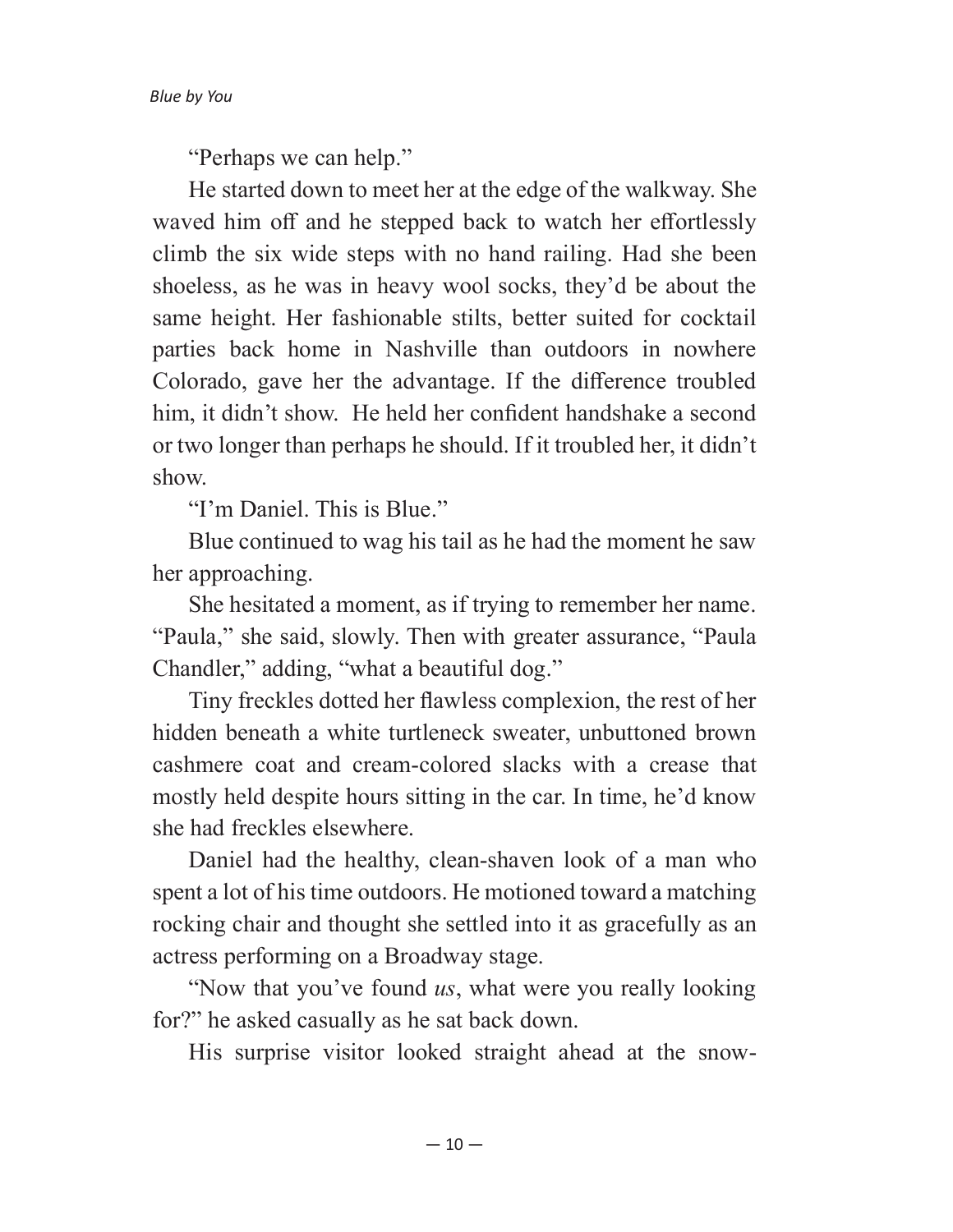capped mountains off in the distance. Her delicate features, in profile against the canvas of a cloud-streaked early winter sky, began to melt away his nonchalance, yet he struggled to pretend otherwise. He rarely had guests, invited or otherwise, and never one as easy on the eyes as the woman sitting beside him on an unseasonably warm December afternoon. If he'd had a tail, it would be wagging.

"I'm trying to find Three Oaks Manor House. It's supposed to be some sort of meeting place." Her eyes shifted to meet his. "This is Three Oaks, isn't it? I mean, if there were signs anywhere, I sure missed all of 'em when I drove in."

Her Southern accent as captivating to him as her countenance. "Manor House. Nice place. Staying there?"

"I am. Made the reservation months ago. Since you know about it, how do I find it? I mean, I have no idea where I am, so how do I get there from here?"

He did his best to appear thoughtful as he put one foot on the porch railing and crossed his ankles.

"Here would be a good place to start."

He wants to joust, she thought. I'm tired, but totally up for it.

"Are you making fun of me, Daniel? It is Daniel, right?" He nodded. "Wait. We've just met." She feigned seriousness with a wrinkled brow and pursed lips. "Let me ask someone who'd know."

He nodded again when she gestured toward the dog lying between them with his head resting on his paws, his tail stilled by sleep. Her eyes, and Daniel's, followed her hand.

"Blue," she asked, as she began to slowly stroke his back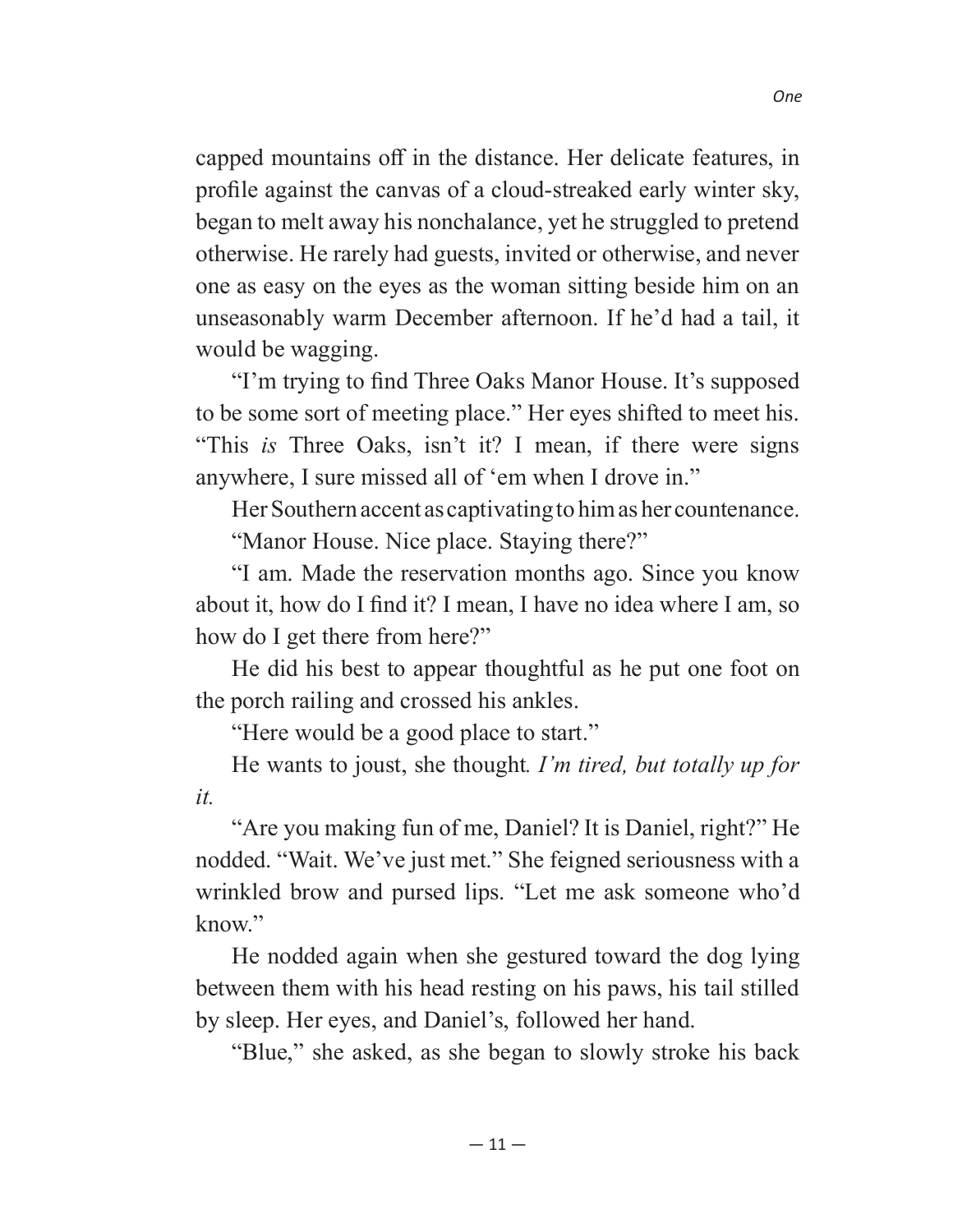with her fingertips, "is your friend here making fun of a damsel in distress? A sojourner at her wits' end in a foreign land. And here I had such a good first impression of him. Have I misjudged him so severely? Please say it isn't so."

The faint sound of Blue's snoring accompanied her smile as she dropped both hands to her lap and turned her silent gaze back to the man in the rocking chair.

She's good, he thought.

"Sojourner, eh?" he asked, holding her gaze.

Her turn to nod.

"Point taken." His tone conciliatory. "I apologize."

"Apology accepted." She guessed him to be about her age. "Now, please begin again. If there's one thing I really love, it's new beginnings."

Still trying for an air of indifference, though he didn't know why, he acted as if he didn't see her wink or hear the flirtation in her voice as he raised his arm and pointed in the opposite direction her car faced.

"Back down the road you came. At the big red barn, take a left. Downtown's a few miles."

"That's it?"

"Yep. One main street. Manor House is white and green. Big sign in the yard. Can't miss it."

"Sounds easy enough. Thank you."

"You're welcome." Wanting to prolong the sojourner's departure, he leaned forward as his feet found their way back to the porch floor. He pointed again. "Don't see many cars like that around here. Mercedes?"

"Beemer." She cleared her throat. "Sorry. BMW."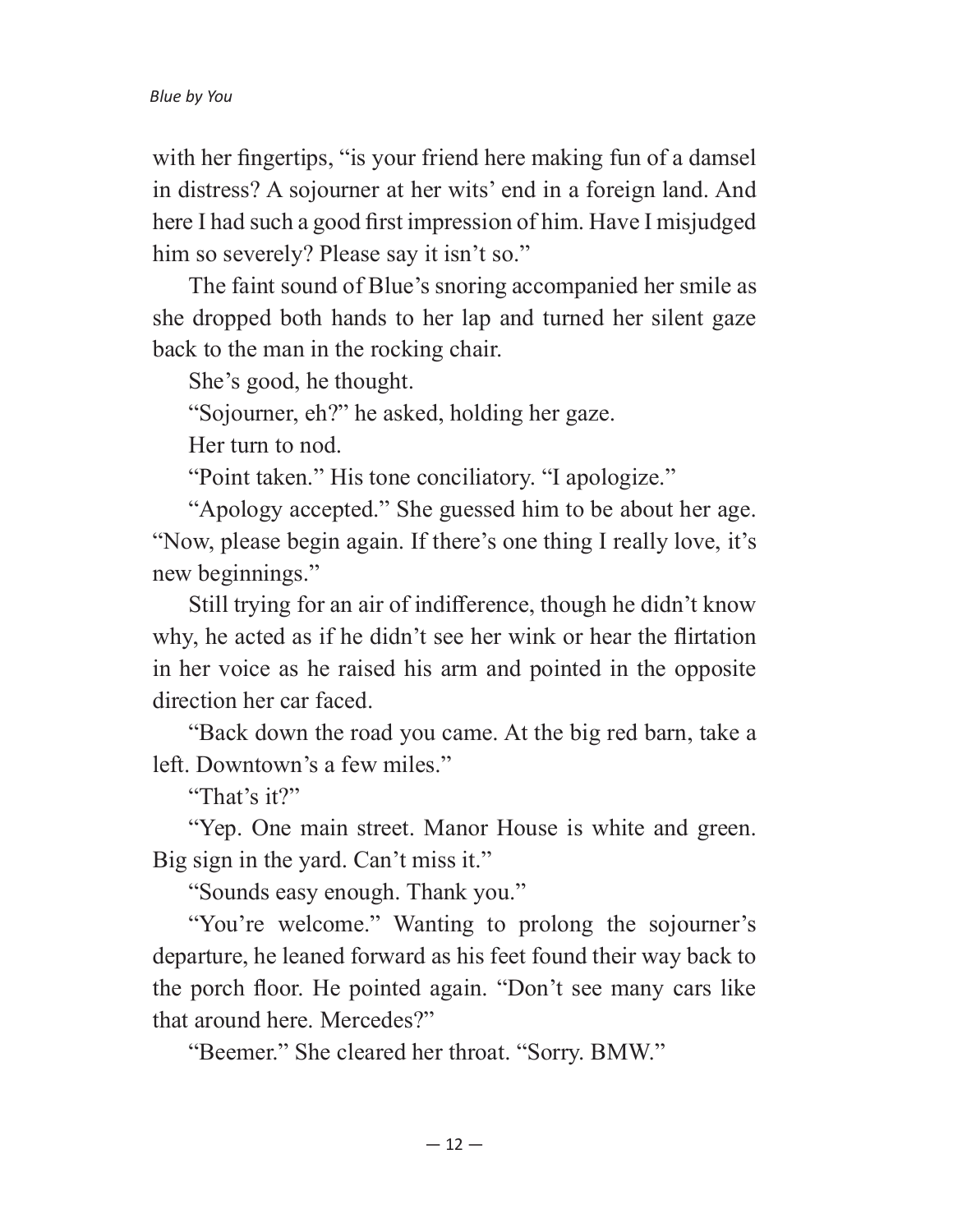Her eyes followed his cupped palm as it moved along the sleeping dog's back.

"She's a kindly lady, Blue, she truly is. Making citified jargon easy for simple country folk like us to understand."

She lifted her head when he lifted his, their eyes met, but only one of them smiled.

"Guess I deserved that," she groaned.

His raised eye brows challenged her attempt at pouting.

"Okay. Maybe I was being just a tiny bit smug." She paused, then hastily added, "Without meaning to be, of course."

"Of course."

"Still, my turn to apologize." She paused, and he returned her wink from a few moments earlier that wordlessly brought back her smile. "Seems like I've met my match, haven't I?"

He added a slight shrug to his smile.

"Right. Now then, before I go, one last question. Once I'm downtown, on that one main street, which restaurant serves the best lunch?"

"The Diner."

"Does it have a name?"

"It does. The Diner."

"A diner named The Diner." She slowly rocked back and forth, softly tapping the fingers of her left hand on the arm rest. "Who'd have thought?"

"Legend has it a big-time ad agency in Denver."

"You don't say. Well, that answers that. And why do you recommend it?"

"Only one in town."

He was messing with her, was good at it, and she didn't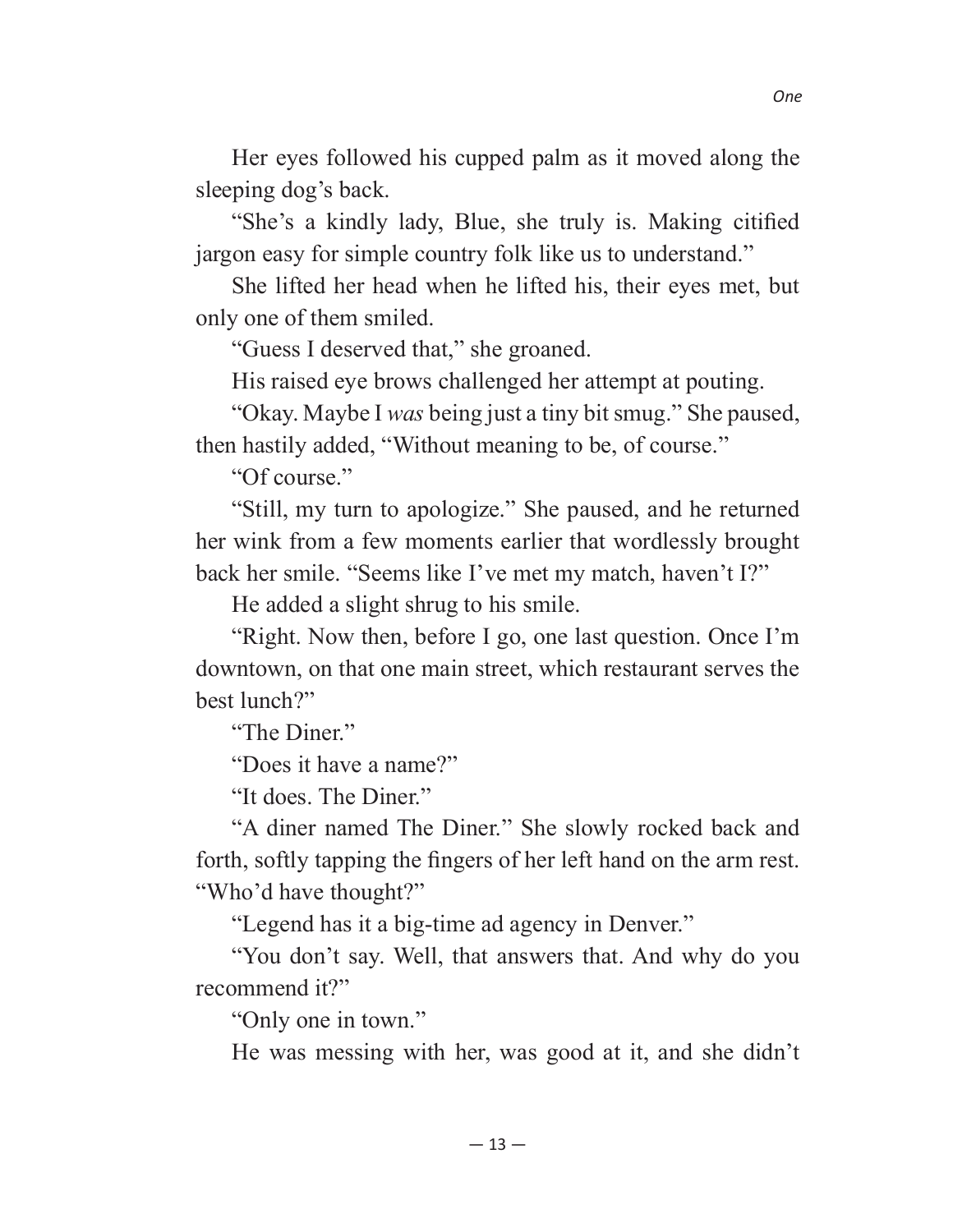mind. What he had no way of knowing is their spirited exchange might someday inspire a magazine article in a distant city.

"I see. Can you give me directions to The Diner? You know, after I've arrived all the way downtown. From here."

"Sure." He was delighted her questions were delaying her. "Across the street from Manor House."

"I think I can manage that." She hooked an index finger to slide a tan leather driving glove down to look at her watch. "Well, I better get going. Got an early start this morning and skipped breakfast." She looked out at the seemingly endless expanse of peaceful rural surroundings. Nearby trees swayed in a sudden stiff breeze, and she saw a few remaining stubborn leaves twist and swirl as they fell to the ground. "Wouldn't want to get caught up in rush hour traffic and find out they gave my room away."

"Wouldn't want that," he said, hoping she didn't notice he was staring, but not at the leaves.

Realizing her departure had been delayed as long as possible, Daniel rocked forward and stood. Paula planted her feet firmly and held his hand longer than she needed to when he helped her up. Blue scrambled to join them.

"Does Blue shake hands?"

"No. Sorry. Nothing personal. He only got a certificate of attendance at obedience school."

I know I can't stay, but there's something about this man.

"Good one. I can see you're both handsome *and* clever." She bent down to scratch Blue behind his ears. "Did he get his name from his eyes?"

"He did."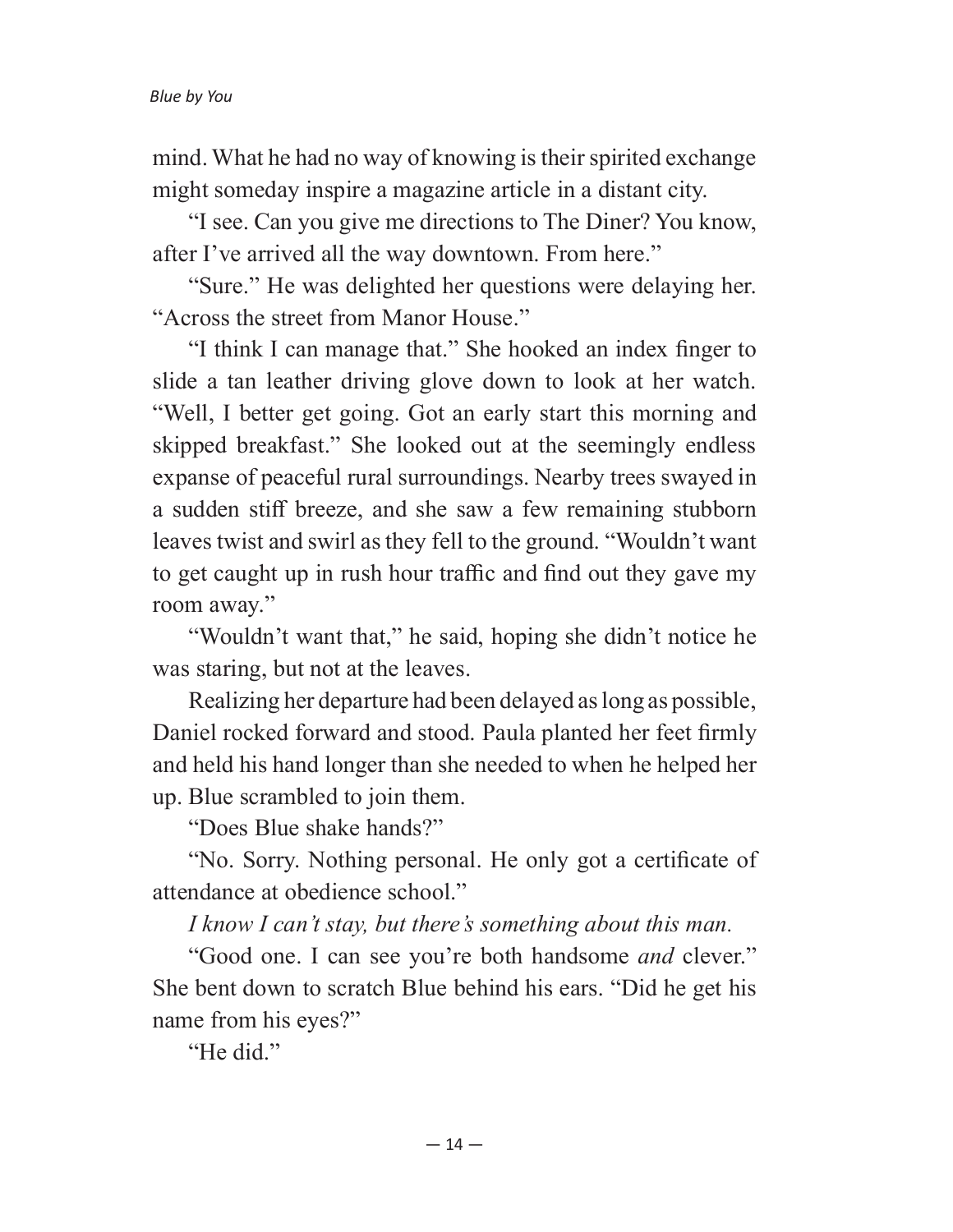"Time for me to go."

When they shook hands, the name of the movie star he favored from years gone by eluded her.

"Thank you, Daniel. Thank you very much."

She had her back to him as she began her descent.

"Elvis."

She stopped on the third step and turned to look up at him. "Elvis?"

"Yeah. He said that a lot."

"Said what?"

"Thank you. Thank you very much."

"He did?"

"He did. Always said them together." He answered her quizzical look. "When the audience applauded. Every Elvis impersonator does it."

"A wild guess. You're a fan."

"Guilty."

Reaching the edge of the walkway at the base of the porch, Paula performed a nimble one-eighty pirouette and took one step back. "Thank you. For the directions, and the dining recommendation." She bowed slightly, kept her eyes fixed on his, and with emphasis added, "Thank you very much." "A wild guess. You're a ran."<br>
"Guilty."<br>
Reaching the edge of the walkway at the base of the porch,<br>
Paula performed a nimble one-eighty pirouette and took one<br>
step back. "Thank you. For the directions, and the dining<br>
r

This time, he made no effort to subdue his staring. In a few seconds, she'd be gone.

"Good-bye, Mr. Elvis Fan."

"Good-bye, damsel in distress."

Paula's fancy shoes slipped twice on the rounded since she knew he'd be watching. Reaching her car, she gave a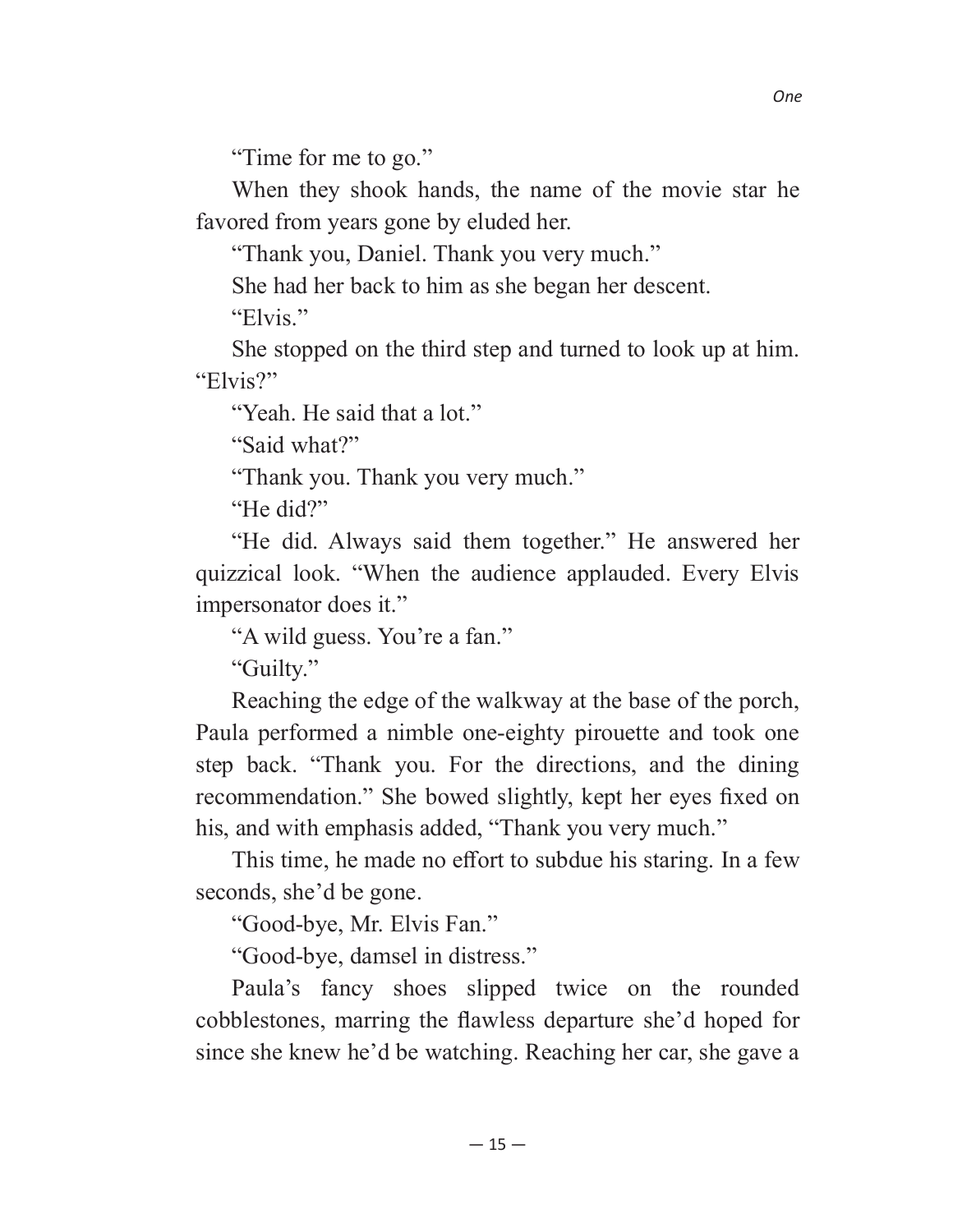casual wave to a man she had no expectation of ever seeing again. He waved back.

Daniel wrapped his arm around one of the rough-hewn posts supporting the porch roof and watched her car with Tennessee plates disappear down the unpaved road. He lingered, regretting her intrusion into his solitude had been so fleeting. He wished there'd been more. More what, he didn't know. Just more.

"Handsome woman," he said aloud, as he retraced his steps back to his chair. Blue looked at him. "Tall, too." Blue wagged his tail.

They both remained in place the better part of an hour, Blue sleeping, Daniel consumed with thoughts painting the portrait of a man hopelessly adrift. He'd been pretty much a loner all his life save for his friendship with a girl, and his love for a woman, and they were the same person. When cancer took her from him, he ran away, drawn to the one place he knew would keep her memory alive. Until, he told himself, he could hopefully get on with a life without her.

A year and a half later, he knew he'd crossed over from being alone with memories to being desperately lonely, the loneliness accounting for the ache he felt as he looked down the empty road that had carried his surprise visitor away. He stood, walked to the edge of the porch, leaned against the post and wondered if he'd still be alive come spring when the last snow of the season began to thaw. Doesn't matter, he thought. Nothing will matter once Blue is gone. It'll all be over.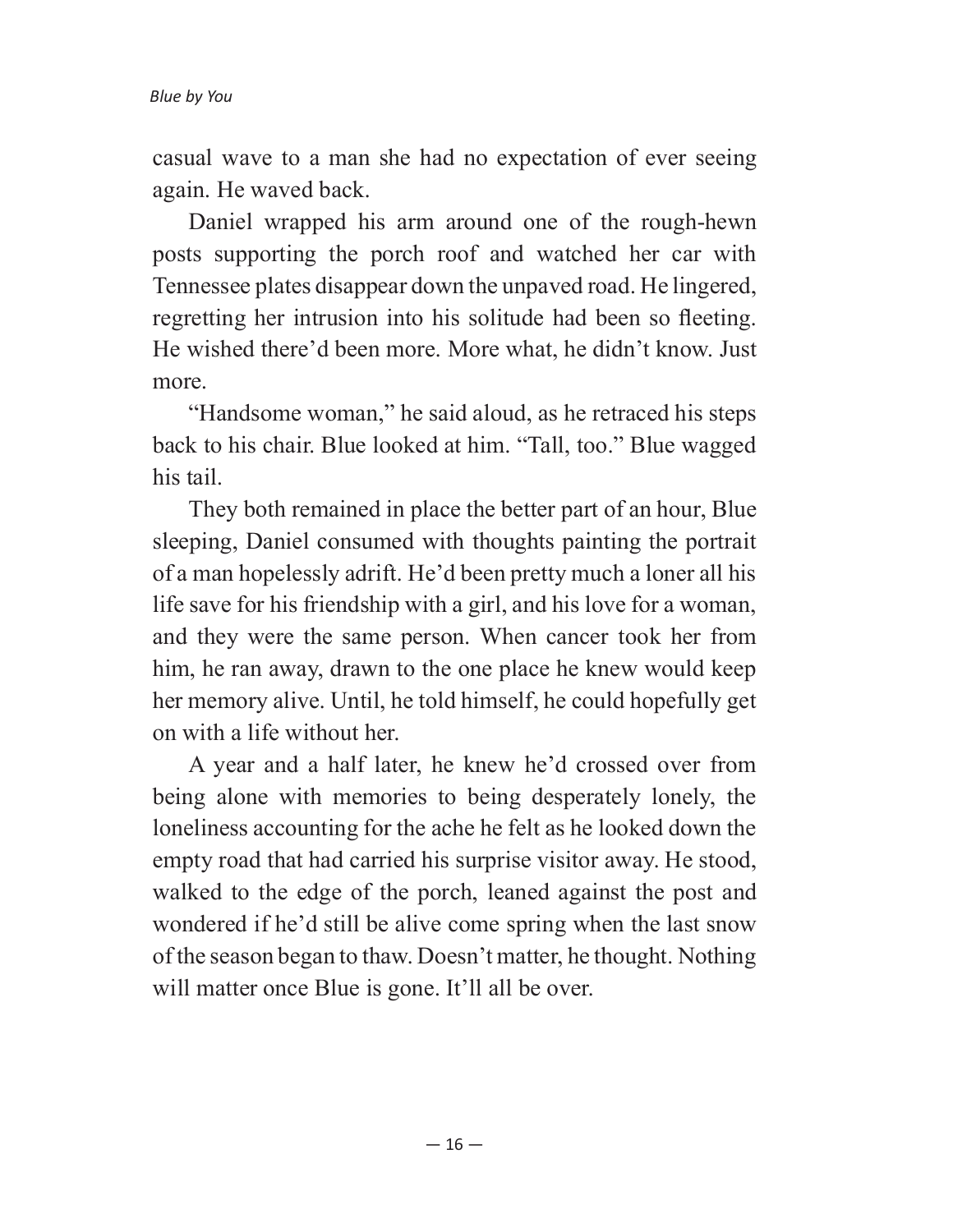Paula watched the log cabin home grow smaller in her rearview mirror until it disappeared from sight. Her husband had urged her to fly rather than drive, but she'd told him she needed time away. To think. To reflect. To clear her mind. To pray. But it wasn't time away from her job, which is what she'd told him, rather from her childless, loveless marriage that in her mind had reached a tipping point. She was seeking something to guide her in taking the next right step.

Paula followed Daniel's simple directions and it wasn't long before she steered her car onto the only main street in the small mountain town. She parked around the corner from the front door of Manor House and turned off the ignition. She sat for several minutes, looking around at nothing in particular. What are the odds, she thought, that somehow, in some mysterious way, I've been tipped in that stranger's direction?

Could he be my next right step? Maybe I should turn around and go back.

She stepped out of her car and shook herself, hoping it might dislodge thoughts of a man who'd made her feel as if they'd known each other for years instead of minutes. The only thing dislodged were her keys. She felt them slip from her fingers and heard them fall to the pavement. She bent down, snatched up the key ring, fumbled it and it fell again. "There's my sign," she muttered under her breath as she looked across a white picket fence encircling Manor House. She picked up her keys, dropped what are the odds, she mought, that somehow, in some<br>mysterious way, I've been tipped in that stranger's direction?<br>Could he be my next right step? Maybe I should turn around<br>and go back.<br>She stepped out of her car and sh delusion and headed toward the door.

An early evening curtain of darkness, as dark as his mood,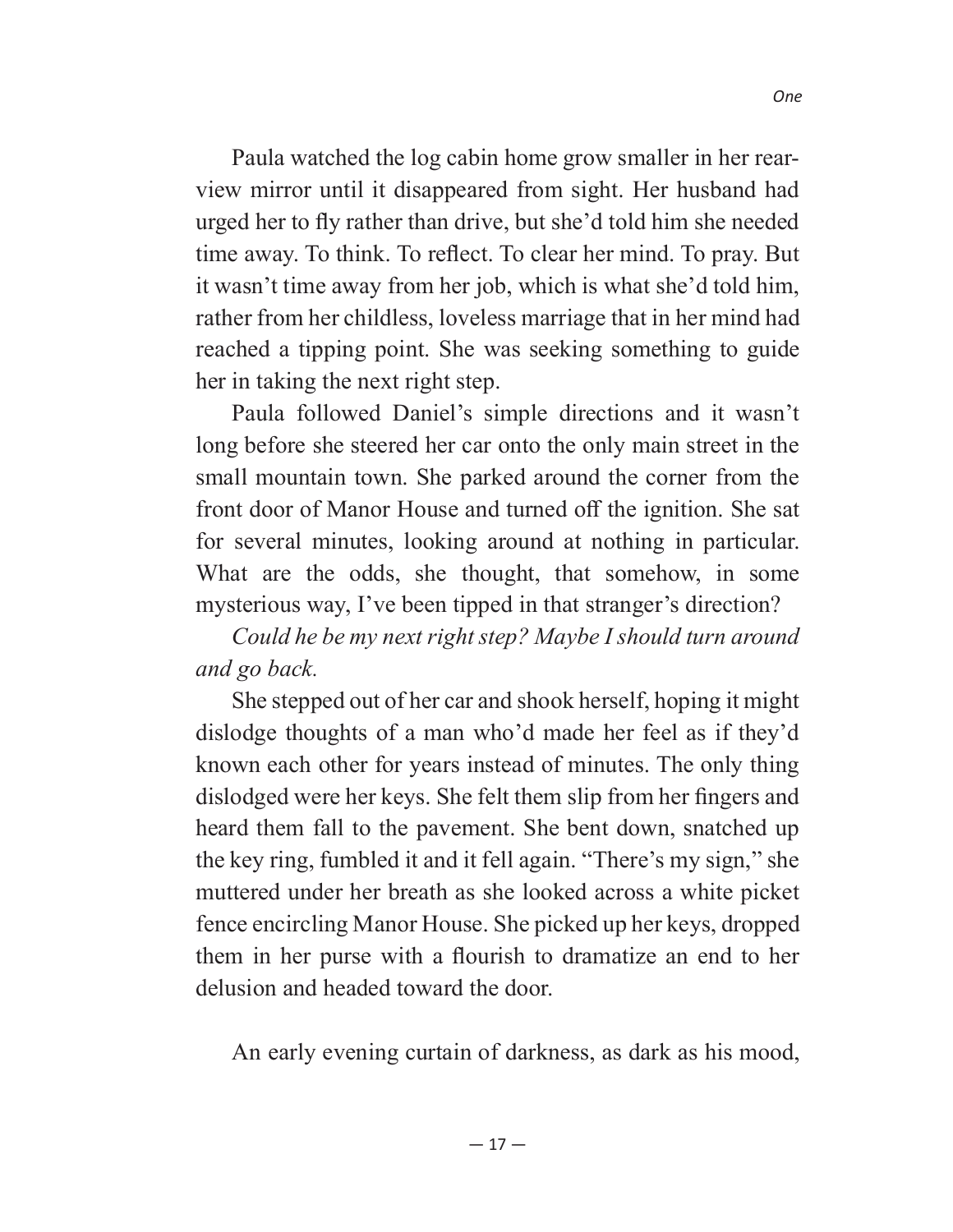descended outside the window as Daniel stood at the sink preparing Blue's dinner in a kitchen any gourmet chef would praise. After arriving from D.C., he'd begun a self-guided culinary journey he hoped would both help pass the time and heal the hurt. Country music, a staple in his life as long as he could remember, filled the house, but not so loud it drowned out the knock. When he opened the front door, a familiar face looked back at him. Her captivating beauty, undiminished by dim porch light and screen-door mesh, left him speechless.

"Hi. Remember me?"

"Of course," he stammered. It took him a moment to recover. "Come in. Please."

Paula pulled open the screen door. Her arrival brightened his mood as quickly as the imposing chandelier illuminated the living room when he flipped the switch on the wall just inside the door. When her eyes adjusted, she realized the home's rustic exterior belied the refined interior.

"This is unexpected." He couldn't think of anything else to say, but he'd soon discover he needn't have worried.

"You're telling me! This has *not* been my day." She caught herself. "Oh, I didn't mean that the way it must've sounded. I'm sorry. I meant it hasn't been my day apart from meeting you. And Blue."

"Paula, we feel the same way."

She liked that he'd remembered her name, at least the name she'd given him, and how it sounded in his resonant voice without a trace of accent. A feminine voice and human scent other than Daniel brought Blue trotting from the kitchen. He made straight for Paula, tail wagging, and she knelt to pet him.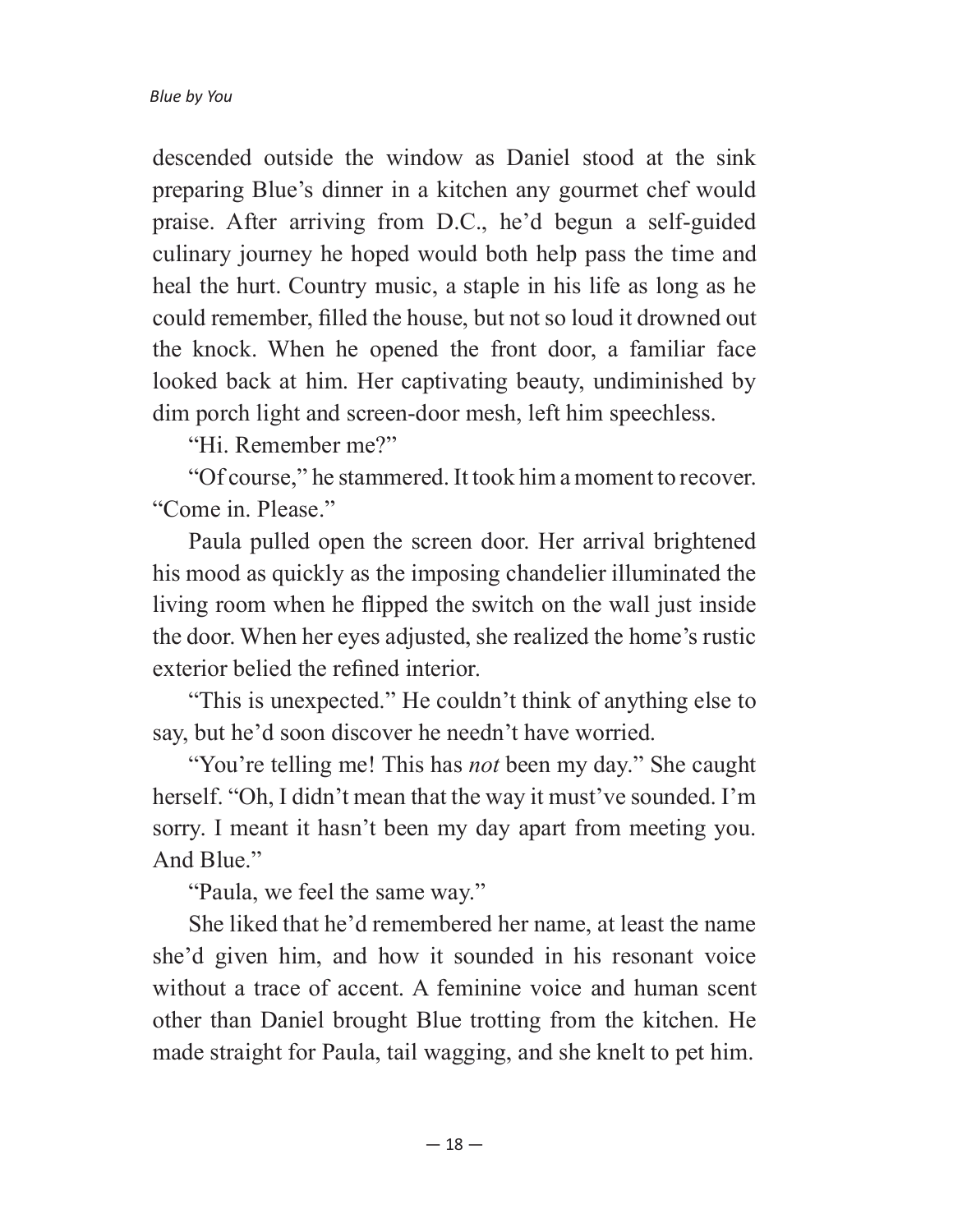"You can't be lost," Daniel said, closing the door. "We took care of that. Or did we?"

"We did. But you'd know that because I found my way back."

"What then?"

"Well," she answered, standing, "I guess you could say I'm lost in a different way this time."

"Because …?"

"Because my reservation somehow got messed up, and by the time I got there just a few minutes after I left you, all the rooms were taken. Can you believe that? Every last one of them. A woman named Marlene was nice about it, and I tried to be nice, too. But I'm afraid I became a little unpleasant with her, okay, maybe a lot unpleasant, when I asked for directions to other places where I might stay and she said there weren't any. At least not any within, what did she say, oh, yes, within any reasonable driving distance. I asked her what reasonable is around here and she said about an hour. I don't call that reasonable, do you? I …"

"On the bright side …"

"Oh, there's bright side to all of this? That sounds promising. I can't wait to hear what it is because … why are you looking at me that way?"

"May I finish?"

"Oops."

"You'd be out at the interstate, an hour closer to where you're going tomorrow."

"True," she said, quickly regaining her jousting footing and the breeziness with which her words seemed to effortlessly spill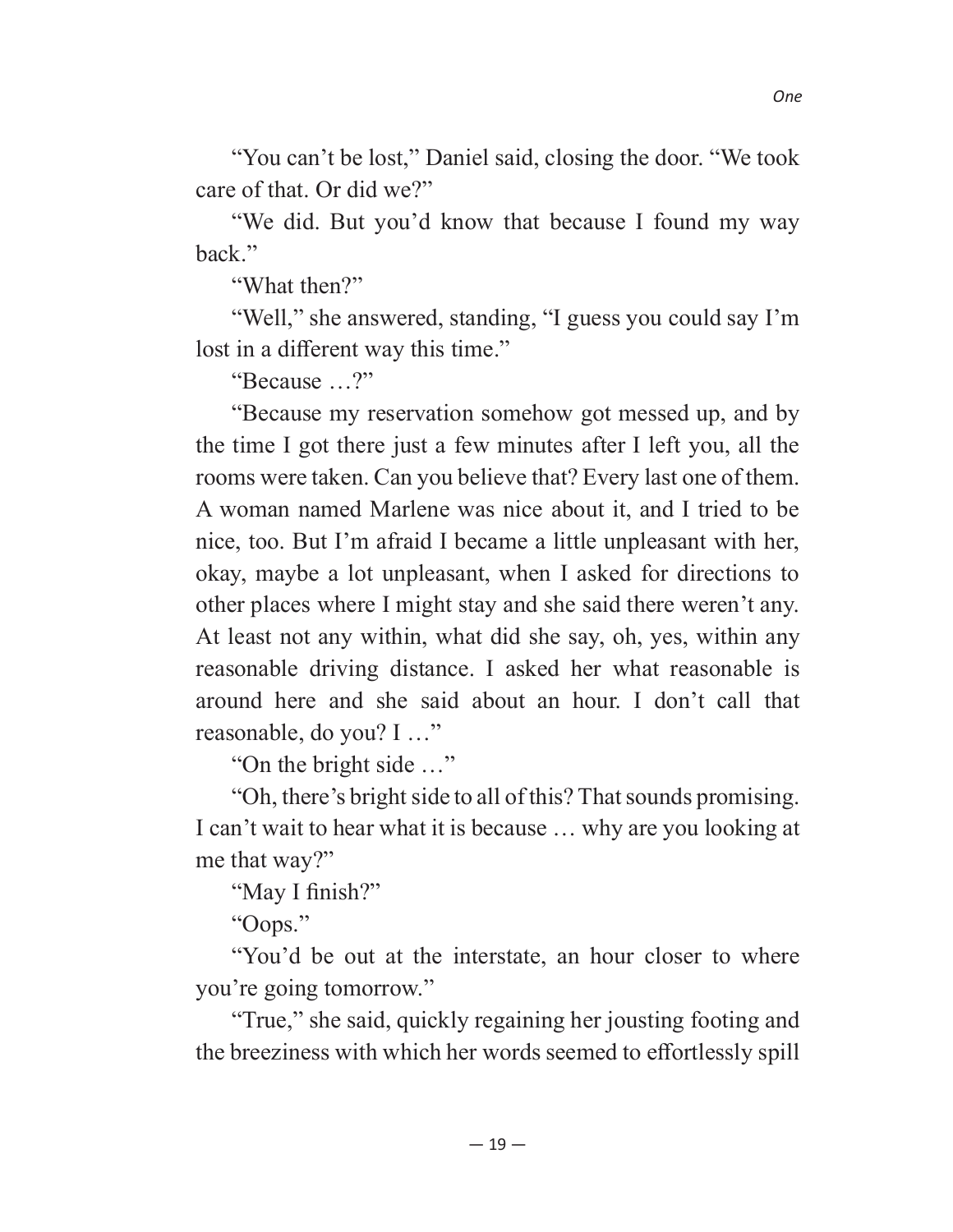forth. "If I was going somewhere else tomorrow. I'm not. You see, believe it or not, I came all the way out here on purpose. To attend a writer's seminar. Three days. To make matters worse, they said on the radio they're expecting snow. Just my luck. And why would anyone schedule an event like this in the mountains in winter unless it's to go skiing? Which we're not. At least I don't think we are. And if we are, I didn't know about it and therefore didn't plan for it. You know. Clothes-wise."

She stopped, anticipating he'd join in. Curious about what she'd say next, and how she'd say it, he didn't. Undaunted, she continued.

"Since you're the only person I've met besides that woman at the Manor House, I thought, hoped really, you'd know a place, any place, a condo, perhaps a house, I can rent for a few nights, you know, until the seminar is over on Friday, I'm guessing probably around mid-day, and I can be on my way home, getting at least as far as one of the hotels she mentioned out there by the interstate an hour away before it gets dark."

Paula paused to take a breath while Daniel marveled at the number of words she'd streamed into a single sentence.

"Then I decided to drive back out here to ask you if you could help me. You know, with any ideas you might have before I started off again on my own searching around in the dark in a place I've never been before and know nothing about. I would've called, but I didn't have your number. So here I am."

He waited until he was certain she'd finished. "No."

"No? That's it? Just no? Nothing more? That's all you've got to say after all I've said?"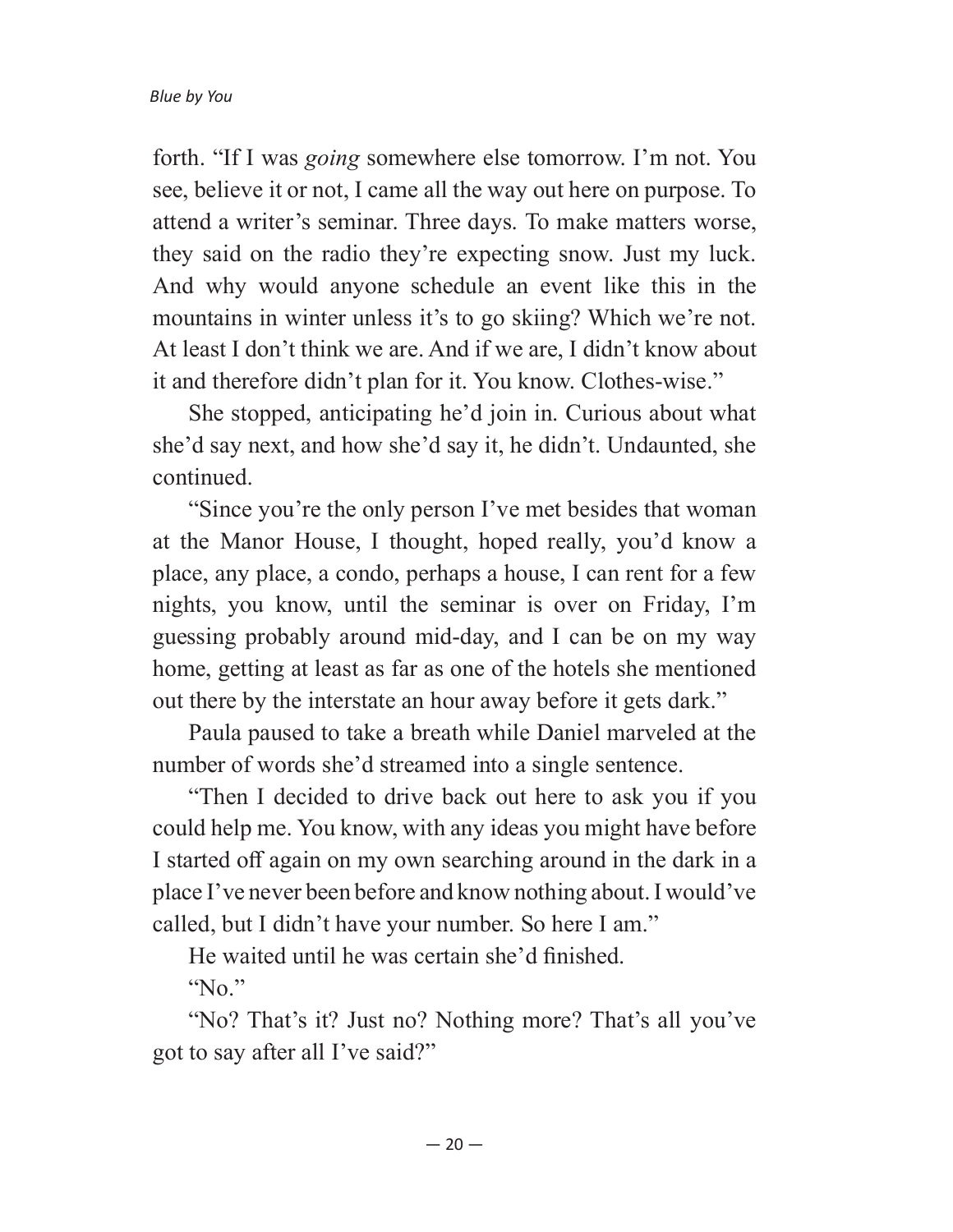"A longer answer won't change things." Daniel saw frustration clouding the face of an alluring woman standing a little more than an arm's length away. He thought for a moment. "Hungry?"

"Oh, I am! That's another thing. I forgot all about lunch at that place you told me about. Got myself all tangled up and one<br>
"A longer answer won't change things." Daniel saw<br>
frustration clouding the face of an alluring woman standing a<br>
little more than an arm's length away. He thought for a moment.<br>
"Hungry?"<br>
"Oh, I am! That's another t Guess I should've thought about that before I came all the way out here again. You know, over the river and through the woods to, well, to wherever this is."

The reclusive Daniel found himself in unfamiliar territory. Awed and intimidated by her appearance, he'd been more at ease sitting with her on the porch in the great outdoors that afternoon than standing so near to her inside. He felt closed in somehow, but the more she talked, and she was clearly the most loquacious person he'd ever met, the more he relaxed. He slowly pulled his hands from his front pockets where he'd nervously shoved them and loosely clasped them behind his back.

"Oh, well, since I know the way, I'll go back to town first before starvation sets in and I fade away to nothing. Then I'll find my way out to the interstate to a hotel. You said it would only take about an hour or so. Now, about food." She narrowed her eyes, pretending to search her memory. "What was the name of that place you mentioned? Something memorable, as I recall. Oh, that's it! The Diner."

"No."

"Again, with the no?" Her voice lingered on the last word. "Really?"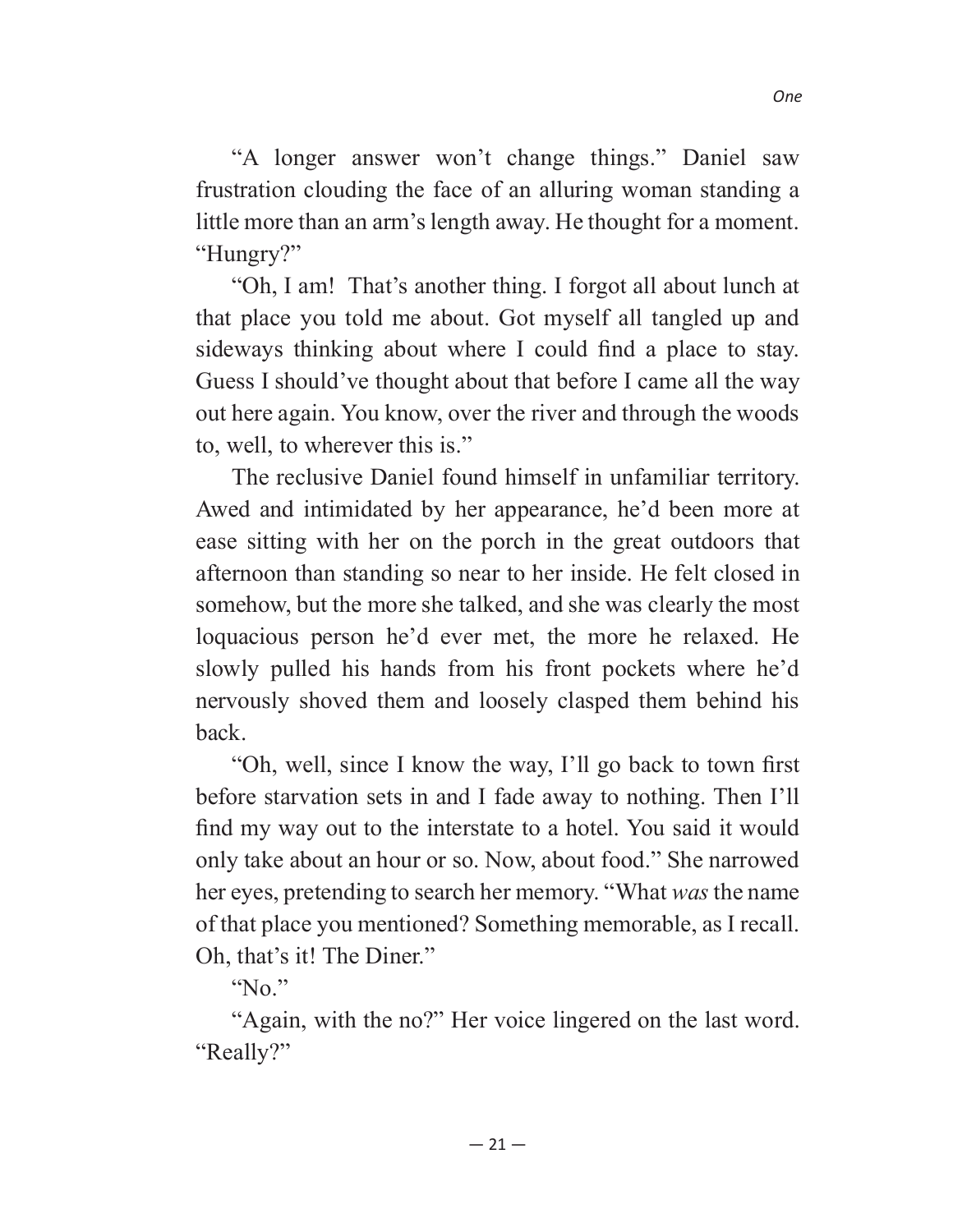"Sorta. You got the name right. The no is to evening meals. Locals do that at home."

"I don't mean to be disrespectful, really I don't," Paula said, hands on her small waist above shapely hips. "But did I also drive past a sign saying I'd left civilization behind when I arrived here?"

The corners of his mouth turned upward.

"What?"

"No offense taken." He paused. "In case you're wondering."

Despite a smile confirming he had a sense of humor, she realized she'd overstepped and offered a chagrined look in reply. Daniel spoke his next words matter-of-factly and with the disarming ease of a skilled trial attorney at summation knowing with absolute certainty he'd won his case.

"Would you like to join us for dinner?"

Caught completely off-guard, she hesitantly asked, "Us? Us? Is there a lady of the house?"

Paula thought she saw a slight change in Daniel's expression before he shook his head.

"Just Blue and me," he said, as her eyes were drawn to his. "You'll be a welcome third."

She made no effort to hide her relief. And that's when the realization came to her. It's not just his words, few as they may be, or the ease with which he spoke. Or his relaxed, nonthreatening demeanor. It's his eyes. She'd read somewhere they're the windows to the soul. He's soulful. Even though I barely know him, that's why I feel so comfortable, so safe, being with him.

"That's very kind … and I accept. Gratefully. What a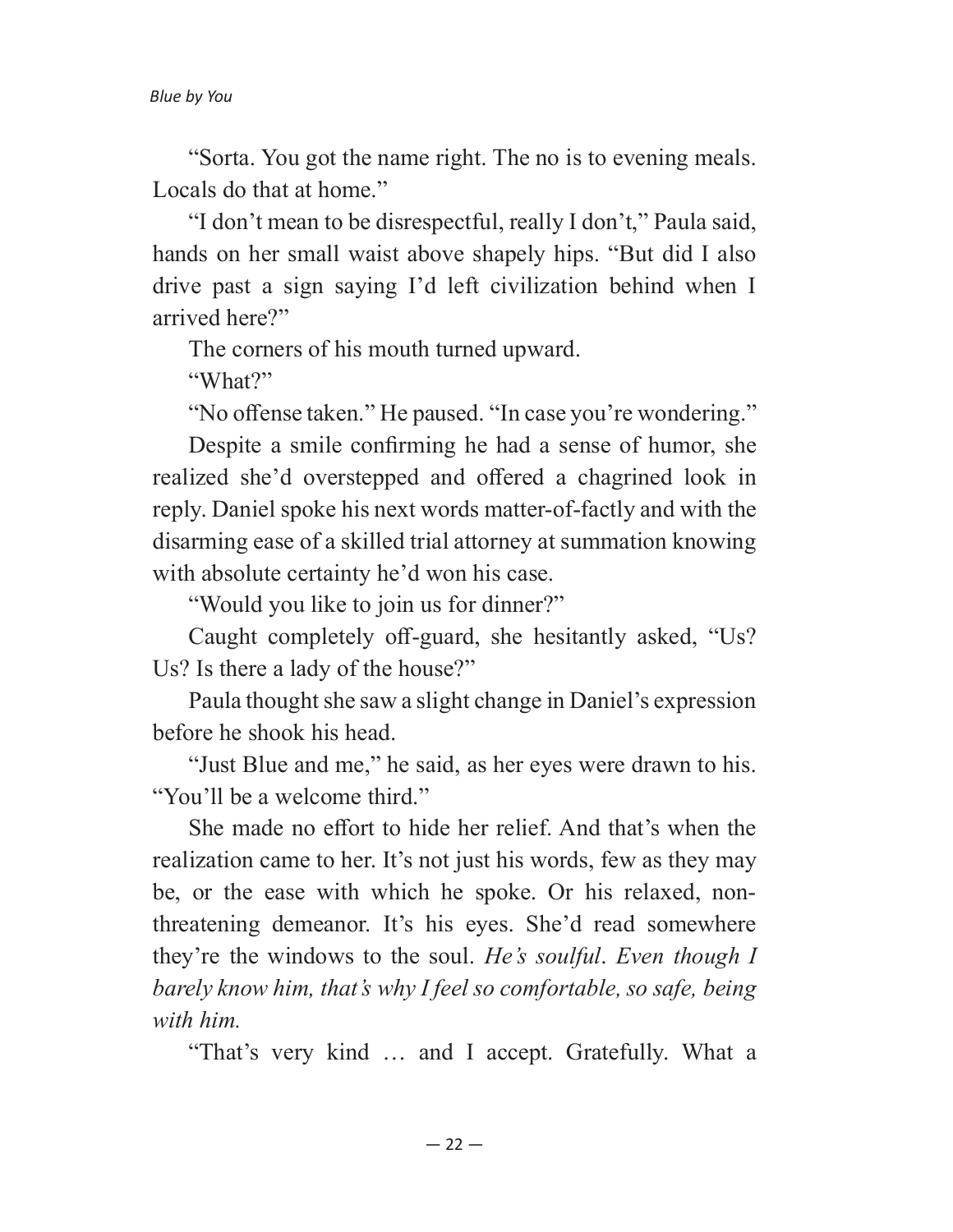surprise. To tell you the truth, and I'll always tell you the truth, I couldn't help noticing the wonderful smells as soon as you opened the door. Are you sure they'll be enough for both of us? Not that I'll eat that much, mind you."

"Certain of it."

Paula unbuttoned her coat and Daniel draped it over one arm. With his other, he gestured in the direction of the wonderful smells. Aware her host still wasn't wearing shoes, she stepped out of hers and set them by the front door. As her eyes swept the room, she noticed the expensive designer furniture and was fairly certain about three things. It had all been selected by a woman, arranged by a decorator, and appeared to be almost untouched since the day it arrived. political that much, mind you."<br>
"Certain of it."<br>
"Certain of it."<br>
"Certain of it."<br>
Paula unbuttoned her coat and Daniel draped it over one<br>
arm. With his other, he gestured in the direction of the wonderful<br>
smells. Aw

With Blue at her side, Paula headed across the highly turning around, said, "I love country music." She paused for a second, then parroted something he'd said moments earlier. "In case you're wondering."

He carefully hung her coat in the hall closet.

She's quick. Might've been a worthy courtroom adversary.

When she entered the oversized kitchen, Paula looked around and saw four hand-crafted wooden stools, two on each side of a long center island. Her back was to him as she made her selection and sat down, allowing Daniel to continue to admire her shapely figure when he followed behind her.

"Excellent choice," he said, then asked, "chardonnay?"

"Yes, wine would be wonderful. Thank you." When she heard the refrigerator door close, she asked, "And what did you mean excellent choice? All I've done is sit down on this stool. Nothing special about that. Or is there?"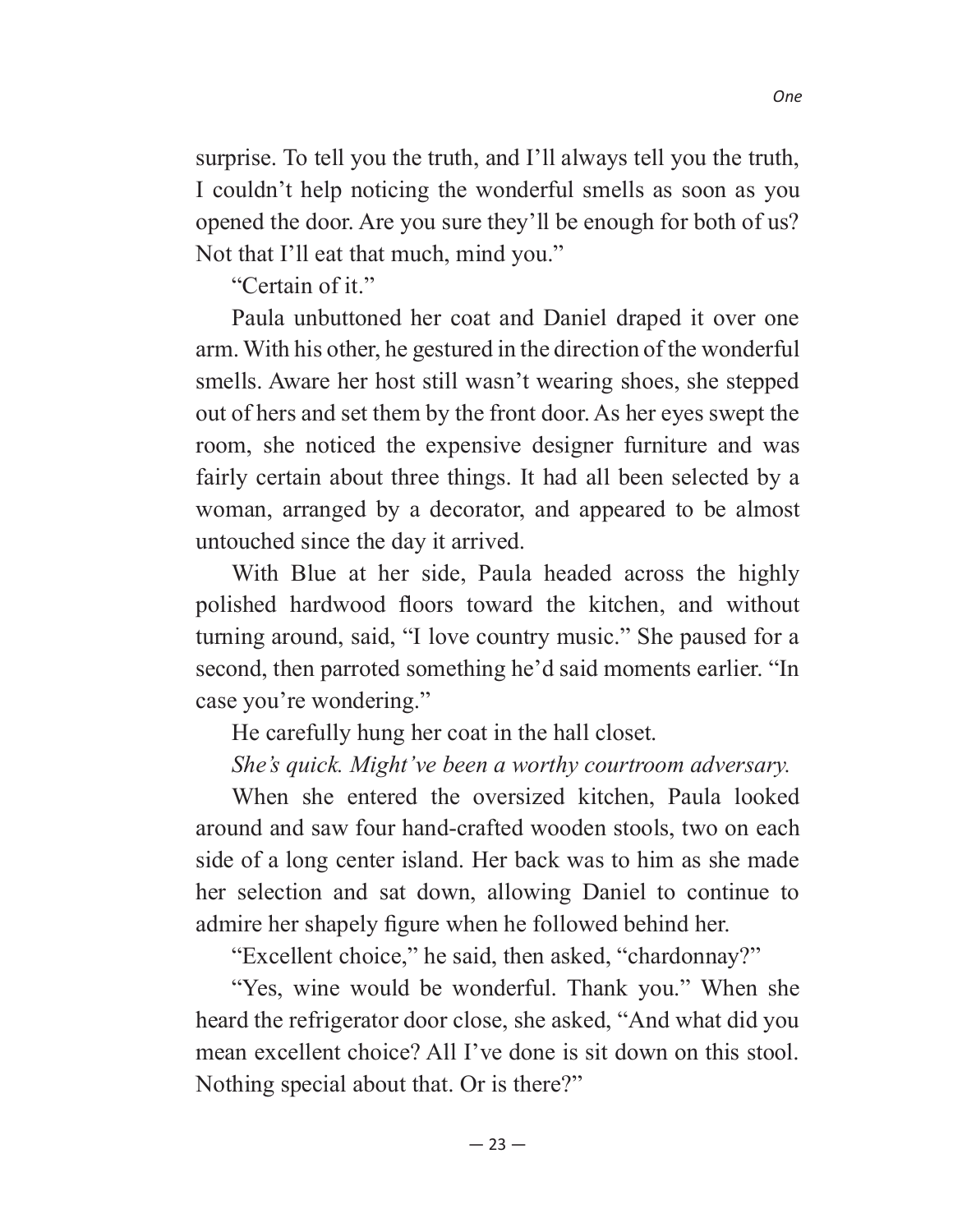"You chose the one on the end."

"And?"

"Perfect for a left-handed diner."

She looked at her arm as he opened the wine.

"And you know I'm left-handed how? Are you gifted with clairvoyance?"

"Your watch is on your right wrist."

Daniel's courtroom success had been due, in part, to wellhoned discipline noticing everything about everything. Jurors, witnesses, opposing counsel. An innate part of him that remained years after leaving his profession. But along the way, he'd shed a trial attorney's stock-in-trade. Being long-winded.

"Well, it's obvious you don't miss a thing, so I better dig deep for my best finishing school table manners." She paused when she heard the sound of the cork leaving the bottle. "Actually, that's not true. And I told you I would always be truthful. I never went to finishing school. I was just turning a phrase. Making conversation." Her host was busy at the impressive gas range, his back to her. Broad shoulders, tapering to a narrow waist. "I feel like I'm being such an imposition. May I at least help in some way?"

"Thank you, no. Everything's ready. We try to eat the same time every evening. Blue can be demanding that way. Your arrival, though unanticipated, timed just right."

An array of copper pans and skillets hung from a rack suspended above them as Daniel set cinnamon-colored stoneware plates on the center island before taking the opposite stool. Poached salmon with dill sauce. A medley of colorful steamed vegetables. Garden salad with homemade blue cheese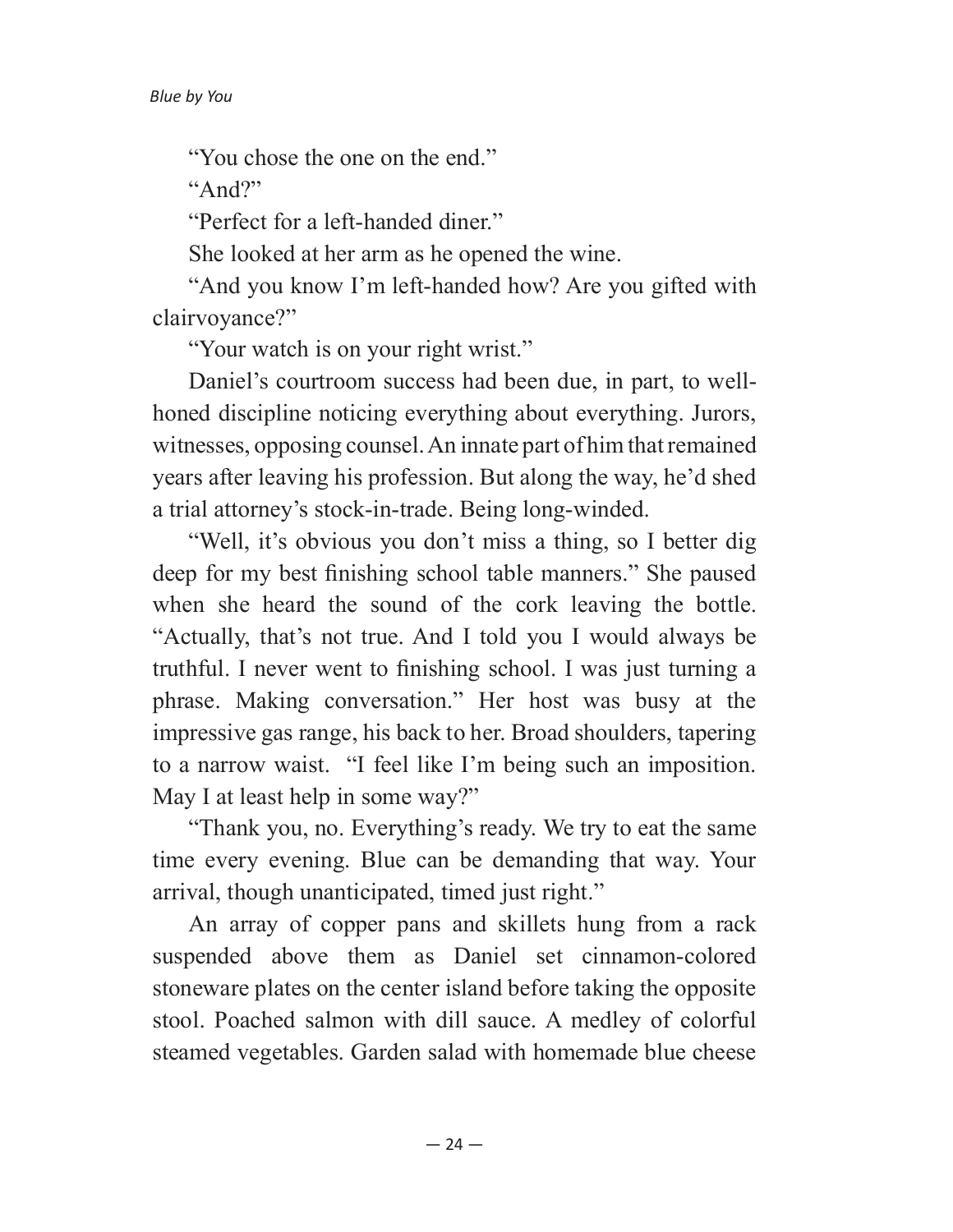dressing in a small tureen with matching ladle. Freshly baked rolls wrapped in cloth to keep them warm in a woven-straw basket.

A ringing of expensive crystal as she reached to touch his already raised wine glass, her manicured fingernails in one of a hundred shades of pink.

"To our sojourner guest," he toasted, above the sound of Blue eating in his corner, "and keeping her starvation at bay. At least for now."

He thought her radiant smile lit up the kitchen as much as the chandelier had illuminated the living room.

She sipped the wine. "This is excellent. What is it?"

"Meiomi." He turned the bottle's label toward her. "California."

"May-oh-me." Repeated slowly in an unaffected Southern drawl. "And this is all so amazing! Now you tell me the truth. You don't eat like this every night, do you? I mean, you weren't expecting me. Were you?"

"I do, and I wasn't."

"Pardon me?"

"I do eat like this every night, or try to. I enjoy cooking, even if it's just for me. Leftovers are lunch the next day. And I wasn't expecting you. Why would I?"

The man who noticed everything about everything saw the slow creeping of scarlet into her fair complexion. He'd embarrassed her and rode to her rescue as he topped o൵ her wine.

"What part of the South do ya'll call back home?"

She recognized the conversational lifeline he'd cast her way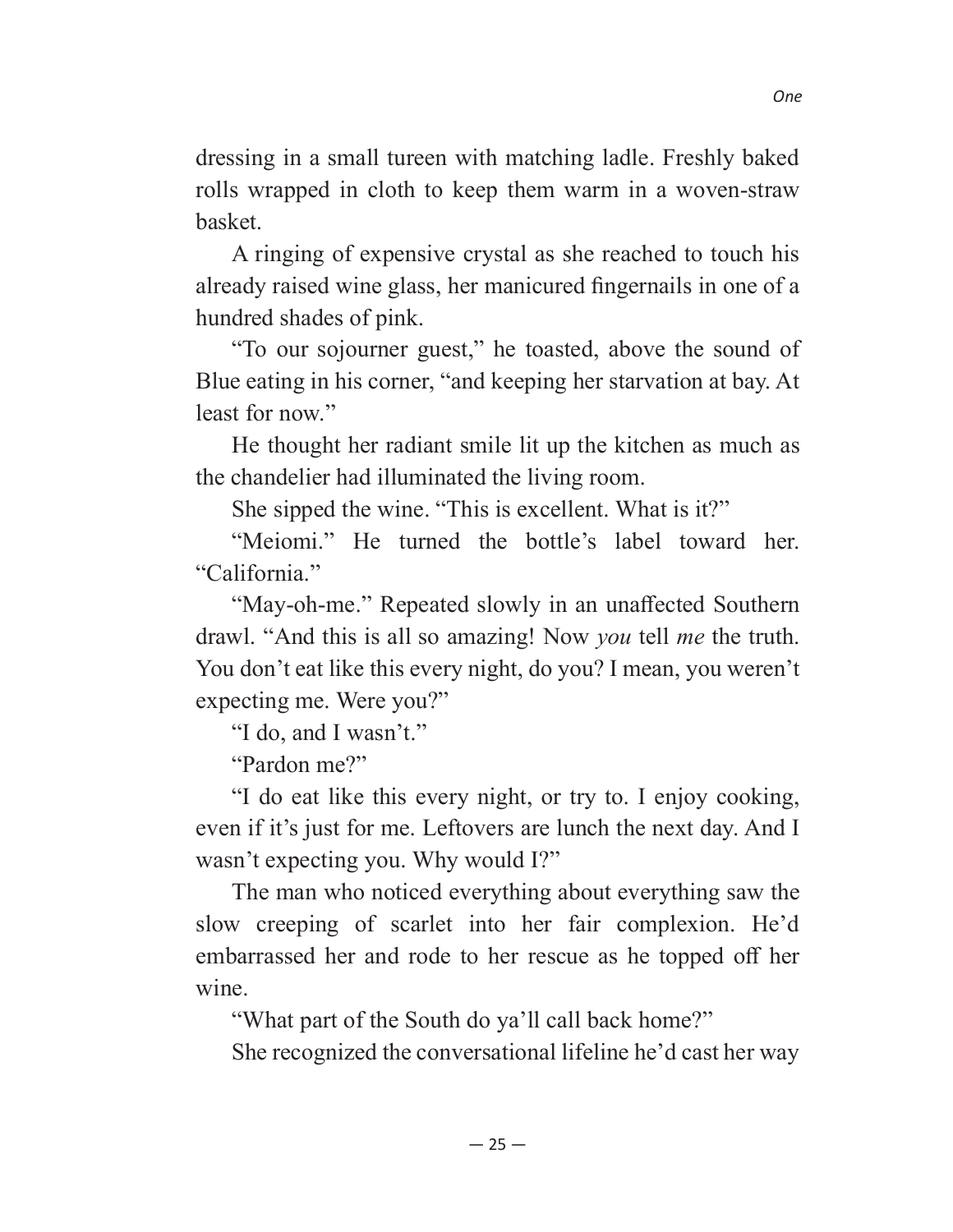and grasped it. "Cute. Real cute." The flush on her neck began to fade away as quickly as it appeared. "Did my accent give me away? Well, of course it did. When did you notice?"

He sipped his wine and pretended to think. "Your first two words."

"Really?" She shifted her weight on the comfortable stool, unable to remember and unwilling to ask. "Just two words, huh? That quickly?"

"Maybe not. Might have been later when I heard river with an *ah* at the end. Or when you stretched wine into two syllables. Or when …"

She exaggerated her interruption. "Are ya makin' fun a me agin, Dan-yul?"

"Not for a minute. The only thing more charming than your accent is …"

"Is what?" she impatiently asked, hungrier for a man's compliment than he could've imagined. He had no way of knowing how much she longed to be loved, or for a man to think she was at least loveable in the moment. "What's more charming than my accent?"

Her charisma so natural and unaffected, her every move and mannerism so sophisticated, his answer was both effortless and genuine.

"You are."

The wine, and the closeness of their relaxed dining, kept flirtation on the menu as a second entrée, something neither of them had dined on seriously for a long time. The food was as delicious as Paula anticipated, and she savored each bite. But satisfying her hunger was soon overtaken by a desire to get to